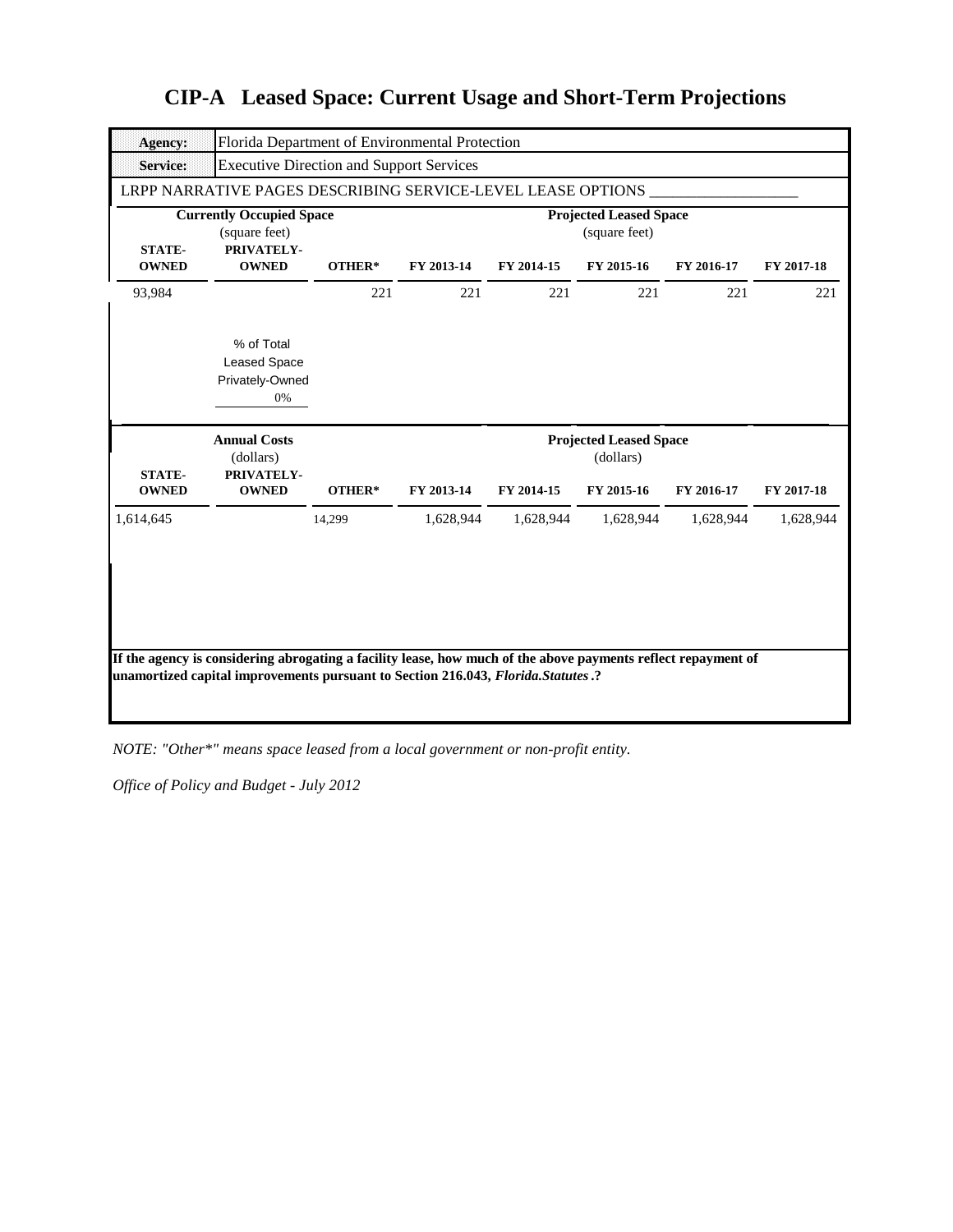

*NOTE: "Other\*" means space leased from a local government or non-profit entity.*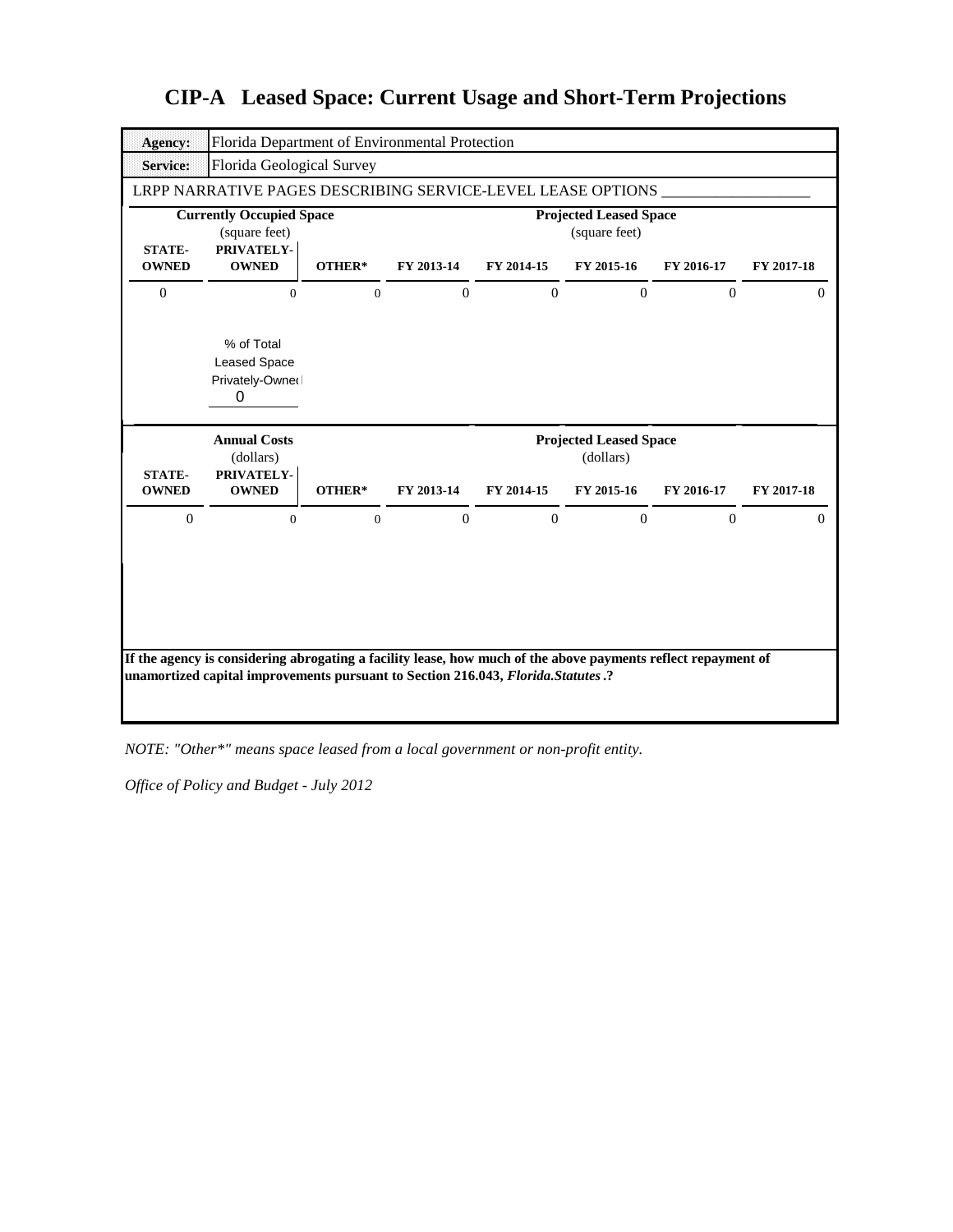| Agency:         | Florida Department of Environmental Survey                                                                    |              |            |            |                                                |            |            |
|-----------------|---------------------------------------------------------------------------------------------------------------|--------------|------------|------------|------------------------------------------------|------------|------------|
| <b>Service:</b> | <b>Technology and Information Services</b>                                                                    |              |            |            |                                                |            |            |
|                 | LRPP NARRATIVE PAGES DESCRIBING SERVICE-LEVEL LEASE OPTIONS                                                   |              |            |            |                                                |            |            |
| <b>STATE-</b>   | <b>Currently Occupied Space</b><br>(square feet)<br>PRIVATELY-                                                |              |            |            | <b>Projected Leased Space</b><br>(square feet) |            |            |
| <b>OWNED</b>    | <b>OWNED</b>                                                                                                  | OTHER*       | FY 2013-14 | FY 2014-15 | FY 2015-16                                     | FY 2016-17 | FY 2017-18 |
| 22,838          | $\Omega$                                                                                                      | $\Omega$     | 22,838     | 22,838     | 22,838                                         | 22,838     | 22,838     |
|                 | % of Total<br><b>Leased Space</b><br>Privately-Owned<br>$\boldsymbol{0}$                                      |              |            |            |                                                |            |            |
|                 |                                                                                                               |              |            |            |                                                |            |            |
| <b>STATE-</b>   | <b>Annual Costs</b><br>(dollars)<br>PRIVATELY-                                                                |              |            |            | <b>Projected Leased Space</b><br>(dollars)     |            |            |
| <b>OWNED</b>    | <b>OWNED</b>                                                                                                  | OTHER*       | FY 2013-14 | FY 2014-15 | FY 2015-16                                     | FY 2016-17 | FY 2017-18 |
| 391,087         | $\mathbf{0}$                                                                                                  | $\mathbf{0}$ | 391,087    | 391,087    | 391,087                                        | 391,087    | 391,087    |
|                 | If the agency is considering abrogating a facility lease, how much of the above payments reflect repayment of |              |            |            |                                                |            |            |

*NOTE: "Other\*" means space leased from a local government or non-profit entity.*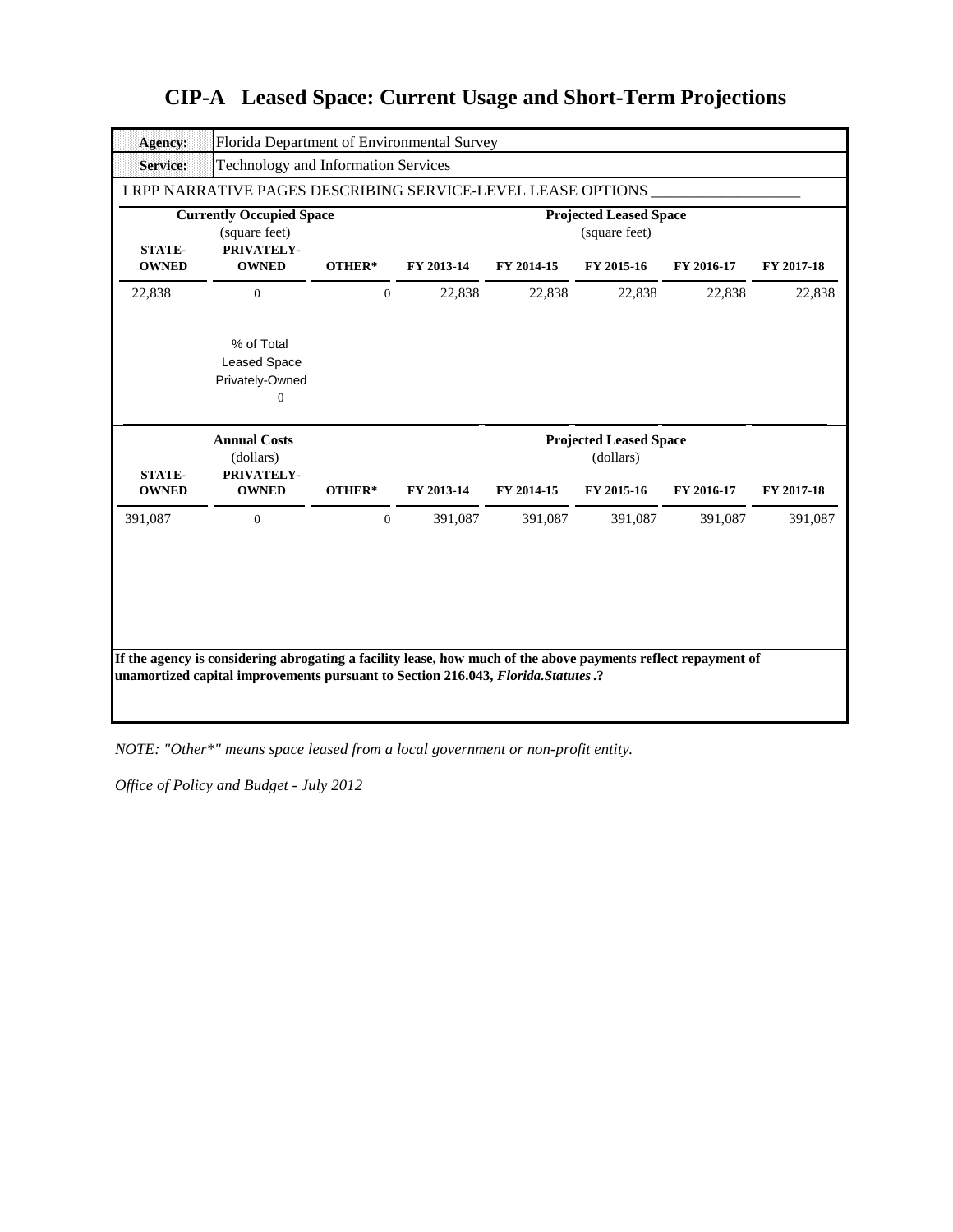| Agency:                       | Florida Department of Environmental Protection                 |                |            |            |                                                |            |            |
|-------------------------------|----------------------------------------------------------------|----------------|------------|------------|------------------------------------------------|------------|------------|
| <b>Service:</b>               | Water Policy and Ecosystems Restoration                        |                |            |            |                                                |            |            |
|                               | LRPP NARRATIVE PAGES DESCRIBING SERVICE-LEVEL LEASE OPTIONS    |                |            |            |                                                |            |            |
| <b>STATE-</b>                 | <b>Currently Occupied Space</b><br>(square feet)<br>PRIVATELY- |                |            |            | <b>Projected Leased Space</b><br>(square feet) |            |            |
| <b>OWNED</b>                  | <b>OWNED</b>                                                   | OTHER*         | FY 2013-14 | FY 2014-15 | FY 2015-16                                     | FY 2016-17 | FY 2017-18 |
| 4,283                         | $\mathbf{0}$                                                   | $\mathbf{0}$   | 4,283      | 4,283      | 4,283                                          | 4,283      | 4,283      |
|                               | % of Total<br><b>Leased Space</b><br>Privately-Owned<br>0%     |                |            |            |                                                |            |            |
|                               |                                                                |                |            |            |                                                |            |            |
|                               | <b>Annual Costs</b><br>(dollars)                               |                |            |            | <b>Projected Leased Space</b><br>(dollars)     |            |            |
| <b>STATE-</b><br><b>OWNED</b> | PRIVATELY-<br><b>OWNED</b>                                     | OTHER*         | FY 2013-14 | FY 2014-15 | FY 2015-16                                     | FY 2016-17 | FY 2017-18 |
| 73,582                        | $\mathbbm{C}$                                                  | $\overline{0}$ | 73,582     | 73,582     | 73,582                                         | 73,582     | 73,582     |

*NOTE: "Other\*" means space leased from a local government or non-profit entity.*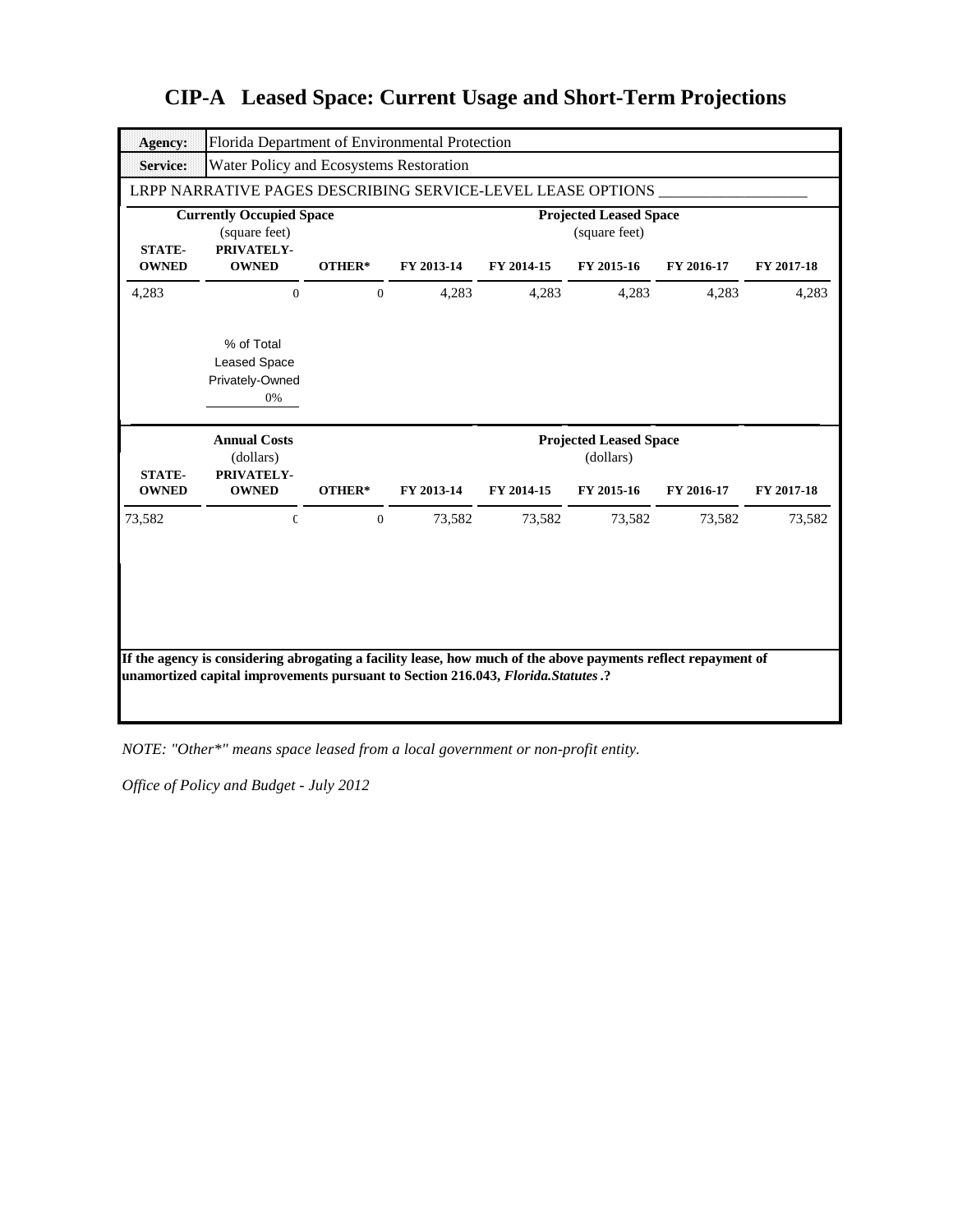| <b>Agency:</b>                | Florida Department of Environmental Protection                 |              |            |            |                                                |            |            |
|-------------------------------|----------------------------------------------------------------|--------------|------------|------------|------------------------------------------------|------------|------------|
| <b>Service:</b>               | <b>Land Administration</b>                                     |              |            |            |                                                |            |            |
|                               | LRPP NARRATIVE PAGES DESCRIBING SERVICE-LEVEL LEASE OPTIONS    |              |            |            |                                                |            |            |
| <b>STATE-</b>                 | <b>Currently Occupied Space</b><br>(square feet)<br>PRIVATELY- |              |            |            | <b>Projected Leased Space</b><br>(square feet) |            |            |
| <b>OWNED</b>                  | <b>OWNED</b>                                                   | OTHER*       | FY 2013-14 | FY 2014-15 | FY 2015-16                                     | FY 2016-17 | FY 2017-18 |
| 10,754                        | 5995                                                           | $\mathbf{0}$ | 10,754     | 10,754     | 10,754                                         | 10,754     | 10,754     |
|                               | % of Total<br><b>Leased Space</b><br>Privately-Owned<br>36%    |              |            |            |                                                |            |            |
|                               |                                                                |              |            |            |                                                |            |            |
|                               | <b>Annual Costs</b><br>(dollars)                               |              |            |            | <b>Projected Leased Space</b><br>(dollars)     |            |            |
| <b>STATE-</b><br><b>OWNED</b> | PRIVATELY-<br><b>OWNED</b>                                     | OTHER*       | FY 2013-14 | FY 2014-15 | FY 2015-16                                     | FY 2016-17 | FY 2017-18 |
| 184,754                       | 43,464                                                         | $\mathbf{0}$ | 184,754    | 184,754    | 184,754                                        | 184,754    | 184,754    |

*NOTE: "Other\*" means space leased from a local government or non-profit entity.*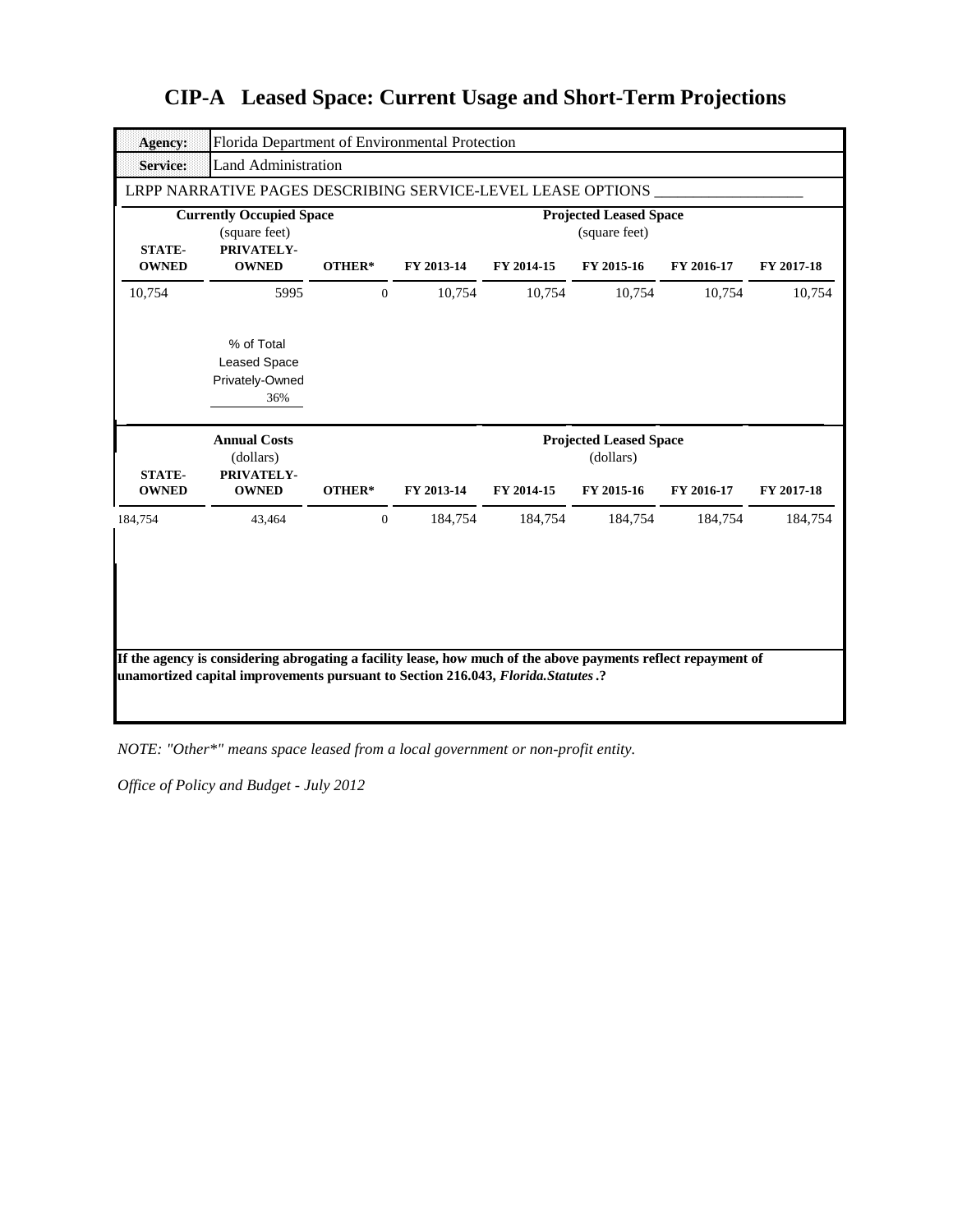| <b>Agency:</b>                | Florida Department of Environmental Protection                 |                |            |            |                                                |            |            |
|-------------------------------|----------------------------------------------------------------|----------------|------------|------------|------------------------------------------------|------------|------------|
| <b>Service:</b>               | Land Management                                                |                |            |            |                                                |            |            |
|                               | LRPP NARRATIVE PAGES DESCRIBING SERVICE-LEVEL LEASE OPTIONS    |                |            |            |                                                |            |            |
| <b>STATE-</b>                 | <b>Currently Occupied Space</b><br>(square feet)<br>PRIVATELY- |                |            |            | <b>Projected Leased Space</b><br>(square feet) |            |            |
| <b>OWNED</b>                  | <b>OWNED</b>                                                   | OTHER*         | FY 2013-14 | FY 2014-15 | FY 2015-16                                     | FY 2016-17 | FY 2017-18 |
| 33,928                        | $\Omega$                                                       | $\overline{0}$ | 33,928     | 33,928     | 33,928                                         | 33,928     | 33,928     |
|                               | % of Total<br><b>Leased Space</b><br>Privately-Owned<br>0%     |                |            |            |                                                |            |            |
|                               |                                                                |                |            |            |                                                |            |            |
|                               | <b>Annual Costs</b><br>(dollars)                               |                |            |            | <b>Projected Leased Space</b><br>(dollars)     |            |            |
| <b>STATE-</b><br><b>OWNED</b> | PRIVATELY-<br><b>OWNED</b>                                     | OTHER*         | FY 2013-14 | FY 2014-15 | FY 2015-16                                     | FY 2016-17 | FY 2017-18 |
| 582,883                       |                                                                |                | 582,883    | 582,883    | 582,883                                        | 582,883    | 582,883    |

*NOTE: "Other\*" means space leased from a local government or non-profit entity.*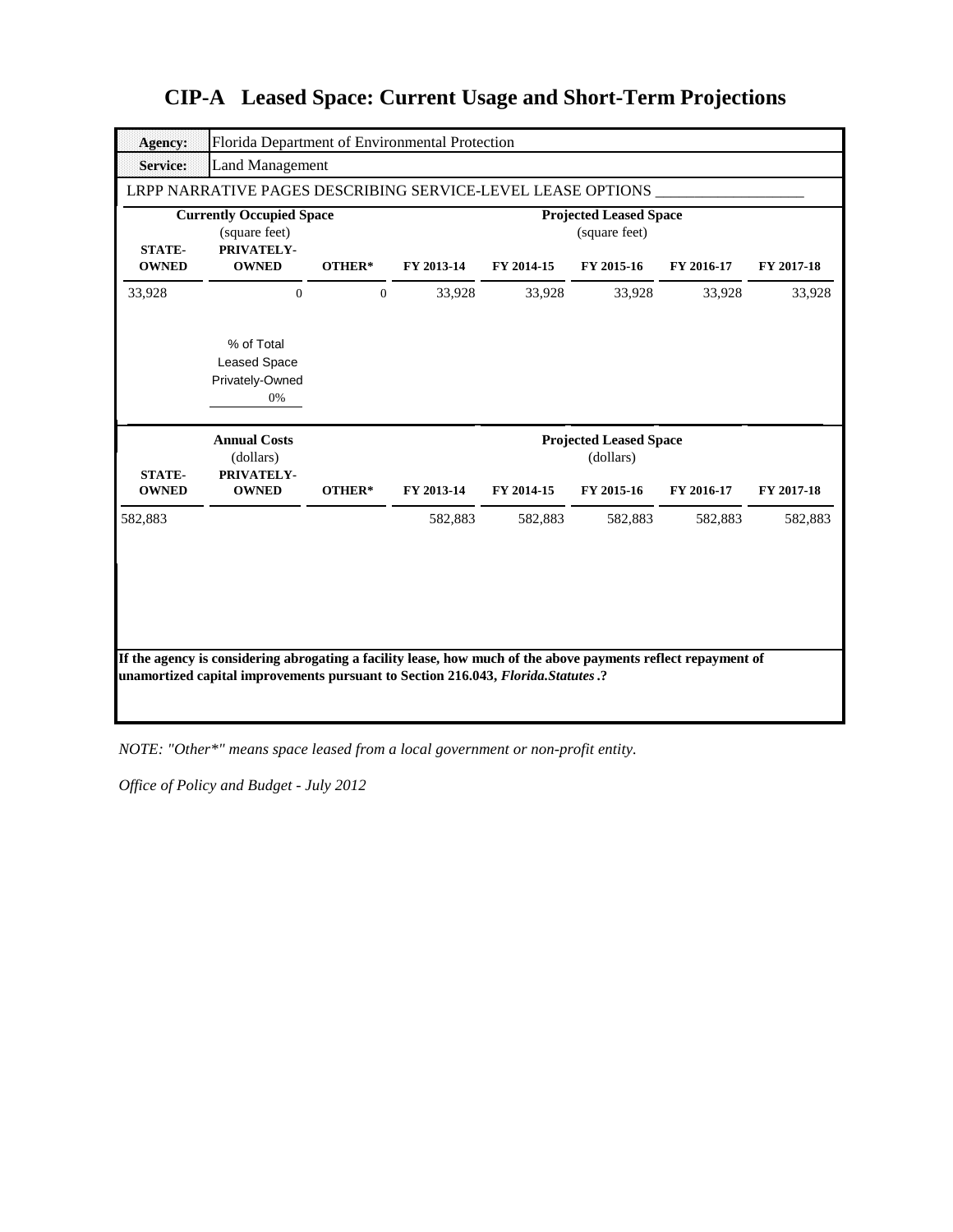| Agency:                       | Florida Department of Environmental Protection                 |                  |            |            |                                                |            |            |
|-------------------------------|----------------------------------------------------------------|------------------|------------|------------|------------------------------------------------|------------|------------|
| <b>Service:</b>               | Water Resource Protection & Restoration                        |                  |            |            |                                                |            |            |
|                               | LRPP NARRATIVE PAGES DESCRIBING SERVICE-LEVEL LEASE OPTIONS    |                  |            |            |                                                |            |            |
| <b>STATE-</b>                 | <b>Currently Occupied Space</b><br>(square feet)<br>PRIVATELY- |                  |            |            | <b>Projected Leased Space</b><br>(square feet) |            |            |
| <b>OWNED</b>                  | <b>OWNED</b>                                                   | OTHER*           | FY 2013-14 | FY 2014-15 | FY 2015-16                                     | FY 2016-17 | FY 2017-18 |
| 39,988                        | 65,738                                                         | $\mathbf{0}$     | 105,726    | 105,726    | 105,726                                        | 105,726    | 105,726    |
|                               | % of Total<br><b>Leased Space</b><br>Privately-Owned<br>62%    |                  |            |            |                                                |            |            |
|                               |                                                                |                  |            |            |                                                |            |            |
|                               | <b>Annual Costs</b><br>(dollars)                               |                  |            |            | <b>Projected Leased Space</b><br>(dollars)     |            |            |
| <b>STATE-</b><br><b>OWNED</b> | PRIVATELY-<br><b>OWNED</b>                                     | OTHER*           | FY 2013-14 | FY 2014-15 | FY 2015-16                                     | FY 2016-17 | FY 2017-18 |
| 686,994                       | 1,247,148                                                      | $\boldsymbol{0}$ | 1,947,790  | 1,979,211  | 2,007,699                                      | 2,029,698  | 2,050,155  |

*NOTE: "Other\*" means space leased from a local government or non-profit entity.*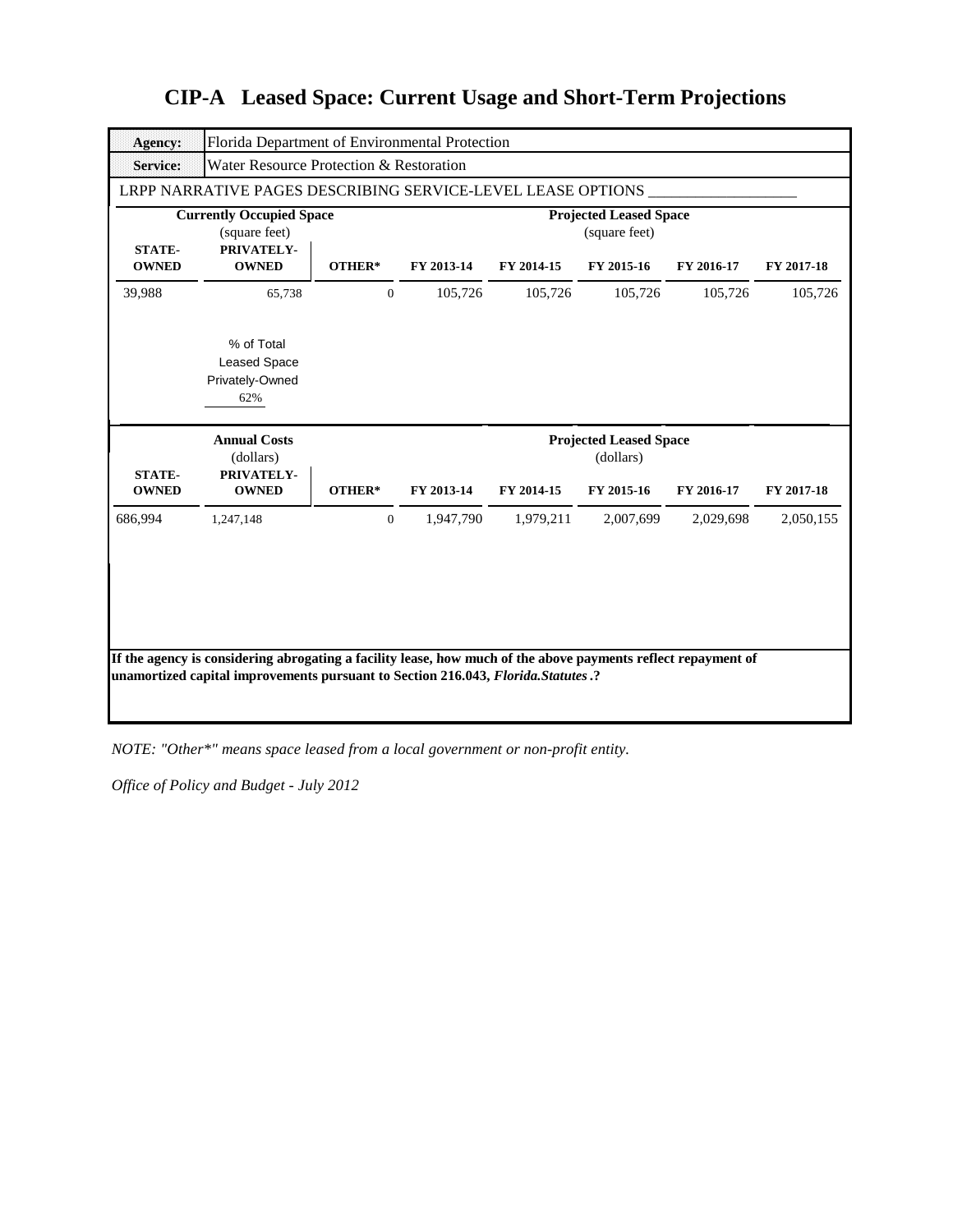| <b>Agency:</b>                |                                                                                                               |        | Florida Department of Environmental Protection |            |                                                |            |            |
|-------------------------------|---------------------------------------------------------------------------------------------------------------|--------|------------------------------------------------|------------|------------------------------------------------|------------|------------|
| <b>Service:</b>               | Air Pollution Prevention (District)                                                                           |        |                                                |            |                                                |            |            |
|                               | LRPP NARRATIVE PAGES DESCRIBING SERVICE-LEVEL LEASE OPTIONS                                                   |        |                                                |            |                                                |            |            |
|                               | <b>Currently Occupied Space</b><br>(square feet)                                                              |        |                                                |            | <b>Projected Leased Space</b><br>(square feet) |            |            |
| <b>STATE-</b><br><b>OWNED</b> | PRIVATELY-<br><b>OWNED</b>                                                                                    | OTHER* | FY 2013-14                                     | FY 2014-15 | FY 2015-16                                     | FY 2016-17 | FY 2017-18 |
| 10,024                        | 15,469                                                                                                        | 3,600  | 29,093                                         | 29,093     | 29,093                                         | 29,093     | 29,093     |
|                               | % of Total<br><b>Leased Space</b><br>Privately-Owned<br>53%                                                   |        |                                                |            |                                                |            |            |
|                               |                                                                                                               |        |                                                |            |                                                |            |            |
| <b>STATE-</b>                 | <b>Annual Costs</b><br>(dollars)<br>PRIVATELY-                                                                |        |                                                |            | <b>Projected Leased Space</b><br>(dollars)     |            |            |
| <b>OWNED</b>                  | <b>OWNED</b>                                                                                                  | OTHER* | FY 2013-14                                     | FY 2014-15 | FY 2015-16                                     | FY 2016-17 | FY 2017-18 |
| \$172,212                     | \$297,957 \$1                                                                                                 |        | \$474,736                                      | \$482,348  | \$489,047                                      | \$494,610  | \$499,944  |
|                               | If the agency is considering abrogating a facility lease, how much of the above payments reflect repayment of |        |                                                |            |                                                |            |            |

*NOTE: "Other\*" means space leased from a local government or non-profit entity.*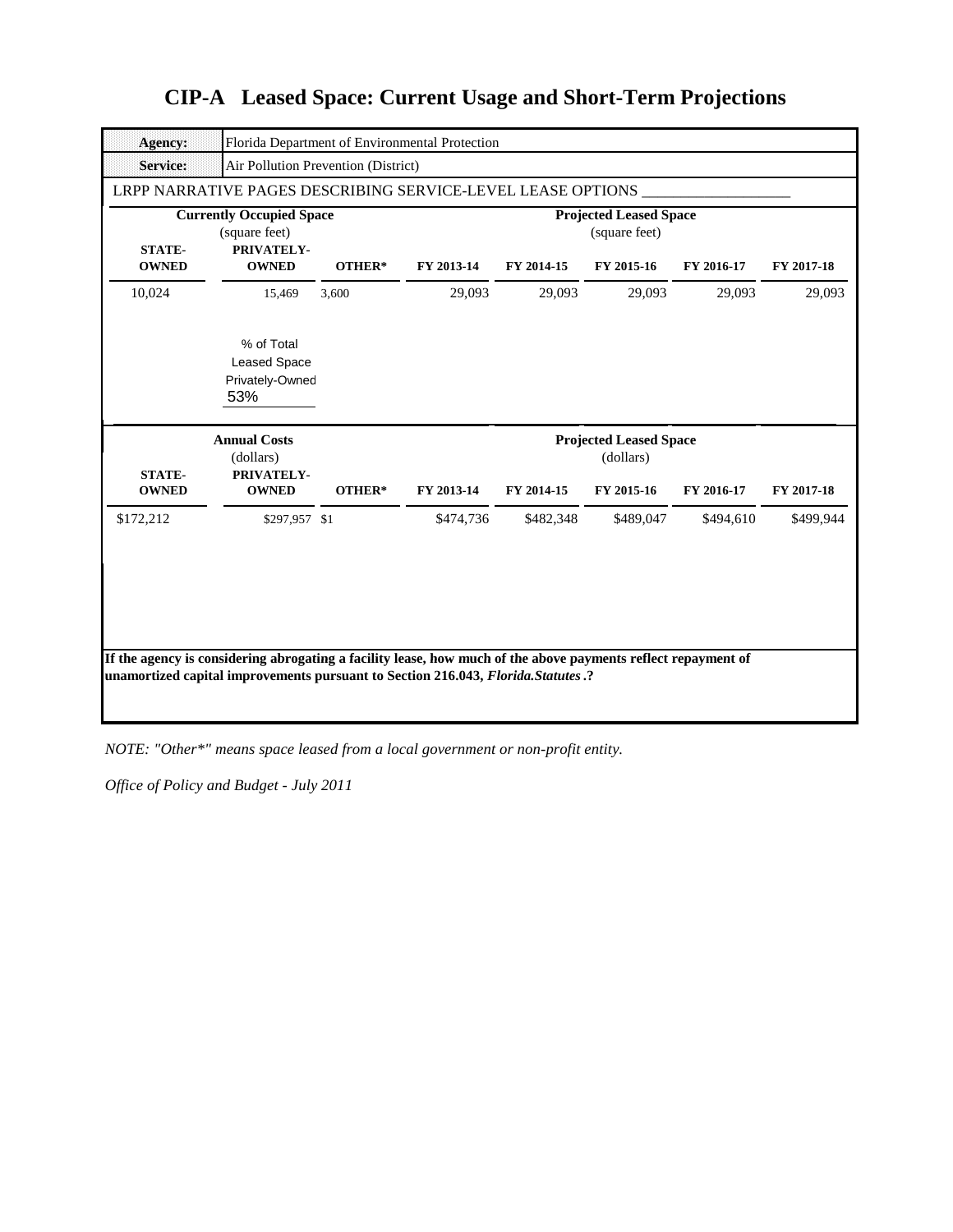| Agency:                       |                                                                | Florida Department of Environmental Protection |            |            |                                                |            |            |
|-------------------------------|----------------------------------------------------------------|------------------------------------------------|------------|------------|------------------------------------------------|------------|------------|
| <b>Service:</b>               | <b>Waste Control</b>                                           |                                                |            |            |                                                |            |            |
|                               | LRPP NARRATIVE PAGES DESCRIBING SERVICE-LEVEL LEASE OPTIONS    |                                                |            |            |                                                |            |            |
| <b>STATE-</b>                 | <b>Currently Occupied Space</b><br>(square feet)<br>PRIVATELY- |                                                |            |            | <b>Projected Leased Space</b><br>(square feet) |            |            |
| <b>OWNED</b>                  | <b>OWNED</b>                                                   | OTHER*                                         | FY 2013-14 | FY 2014-15 | FY 2015-16                                     | FY 2016-17 | FY 2017-18 |
| 12,551                        | 39,741                                                         | $\mathbf{0}$                                   | 52,292     | 52,292     | 52,292                                         | 52,292     | 52,292     |
|                               | % of Total<br><b>Leased Space</b><br>Privately-Owned<br>76%    |                                                |            |            |                                                |            |            |
|                               |                                                                |                                                |            |            |                                                |            |            |
|                               | <b>Annual Costs</b>                                            |                                                |            |            | <b>Projected Leased Space</b>                  |            |            |
| <b>STATE-</b><br><b>OWNED</b> | (dollars)<br>PRIVATELY-<br><b>OWNED</b>                        | OTHER*                                         | FY 2013-14 | FY 2014-15 | (dollars)<br>FY 2015-16                        | FY 2016-17 | FY 2017-18 |
| 215,626                       | 776,218                                                        | $\overline{0}$                                 | 1,003,955  | 1,022,668  | 1,037,788                                      | 1,049,423  | 1,060,333  |

*NOTE: "Other\*" means space leased from a local government or non-profit entity.*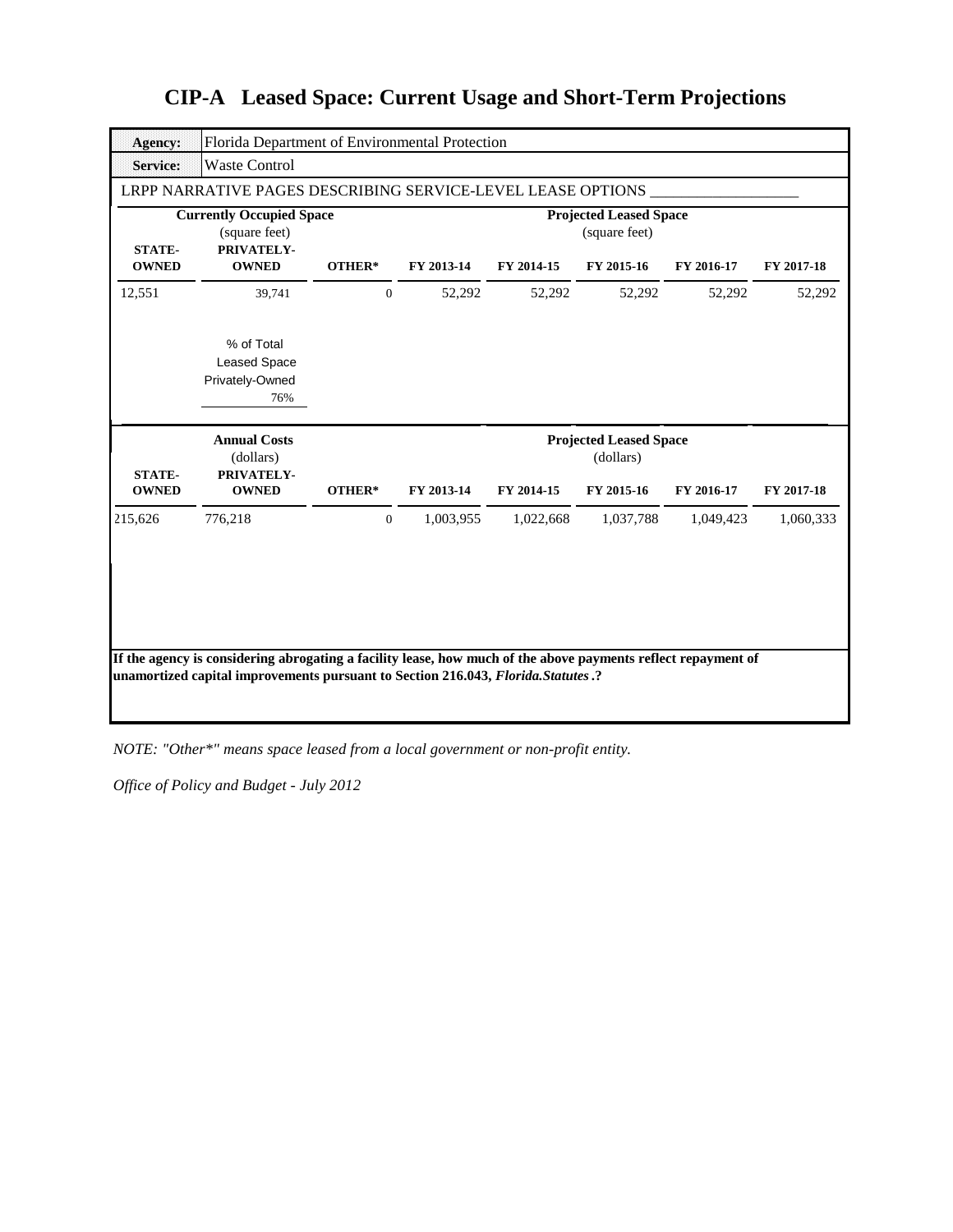| <b>Agency:</b>                | Florida Department of Environmental Protection                 |              |            |            |                                                |            |            |
|-------------------------------|----------------------------------------------------------------|--------------|------------|------------|------------------------------------------------|------------|------------|
| <b>Service:</b>               | <b>Executive Direction and Support Services (District)</b>     |              |            |            |                                                |            |            |
|                               | LRPP NARRATIVE PAGES DESCRIBING SERVICE-LEVEL LEASE OPTIONS    |              |            |            |                                                |            |            |
| <b>STATE-</b>                 | <b>Currently Occupied Space</b><br>(square feet)<br>PRIVATELY- |              |            |            | <b>Projected Leased Space</b><br>(square feet) |            |            |
| <b>OWNED</b>                  | <b>OWNED</b>                                                   | OTHER*       | FY 2013-14 | FY 2014-15 | FY 2015-16                                     | FY 2016-17 | FY 2017-18 |
| 8,625                         | 46,186                                                         | $\mathbf{0}$ | 54,811     | 54,811     | 54,811                                         | 54,811     | 54,811     |
|                               | % of Total<br><b>Leased Space</b><br>Privately-Owned<br>84%    |              |            |            |                                                |            |            |
|                               |                                                                |              |            |            |                                                |            |            |
|                               | <b>Annual Costs</b>                                            |              |            |            | <b>Projected Leased Space</b>                  |            |            |
| <b>STATE-</b><br><b>OWNED</b> | (dollars)<br>PRIVATELY-<br><b>OWNED</b>                        | OTHER*       | FY 2013-14 | FY 2014-15 | (dollars)<br>FY 2015-16                        | FY 2016-17 | FY 2017-18 |
| 123,106                       | 882,576                                                        | $\mathbf{0}$ | 1,005,682  | 1,009,538  | 1,063,749                                      | 1,085,276  | 1,105,479  |

*NOTE: "Other\*" means space leased from a local government or non-profit entity.*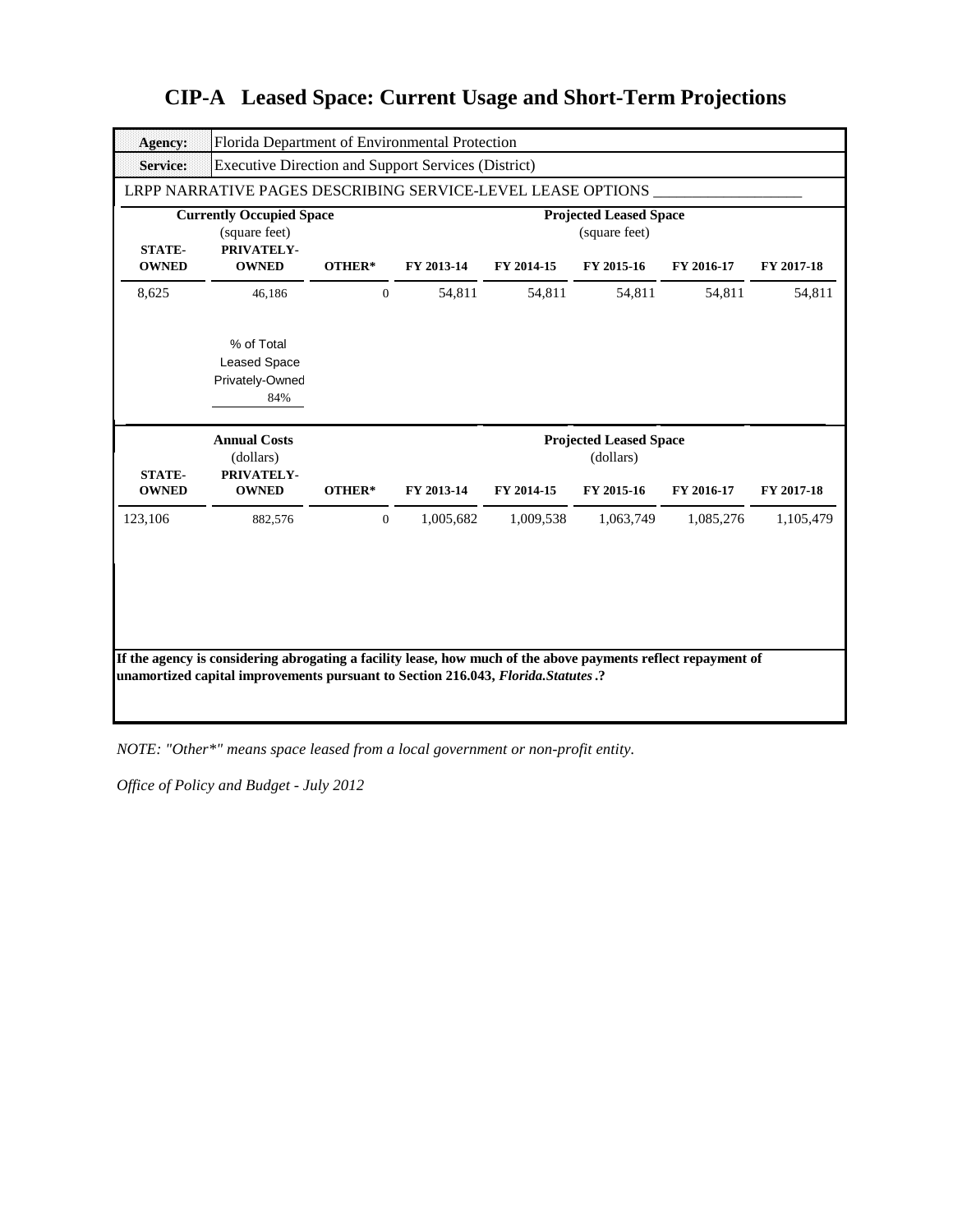| <b>Agency:</b>                | Florida Department of Environmental Protection                 |                  |            |            |                                                |            |            |
|-------------------------------|----------------------------------------------------------------|------------------|------------|------------|------------------------------------------------|------------|------------|
| <b>Service:</b>               | Water Science & Laboratory Services                            |                  |            |            |                                                |            |            |
|                               | LRPP NARRATIVE PAGES DESCRIBING SERVICE-LEVEL LEASE OPTIONS    |                  |            |            |                                                |            |            |
| <b>STATE-</b>                 | <b>Currently Occupied Space</b><br>(square feet)<br>PRIVATELY- |                  |            |            | <b>Projected Leased Space</b><br>(square feet) |            |            |
| <b>OWNED</b>                  | <b>OWNED</b>                                                   | OTHER*           | FY 2013-14 | FY 2014-15 | FY 2015-16                                     | FY 2016-17 | FY 2017-18 |
| 76,363                        | $\Omega$                                                       | $\mathbf{0}$     | 76,363     | 76,363     | 76,363                                         | 76,363     | 76,363     |
|                               | % of Total<br><b>Leased Space</b><br>Privately-Owned<br>0%     |                  |            |            |                                                |            |            |
|                               |                                                                |                  |            |            |                                                |            |            |
|                               | <b>Annual Costs</b><br>(dollars)                               |                  |            |            | <b>Projected Leased Space</b><br>(dollars)     |            |            |
| <b>STATE-</b><br><b>OWNED</b> | PRIVATELY-<br><b>OWNED</b>                                     | OTHER*           | FY 2013-14 | FY 2014-15 | FY 2015-16                                     | FY 2016-17 | FY 2017-18 |
| 1,182,720                     | $\mathbf{C}$                                                   | $\boldsymbol{0}$ | 1,182,720  | 1,182,720  | 1,182,720                                      | 1,182,720  | 1,182,720  |

*NOTE: "Other\*" means space leased from a local government or non-profit entity.*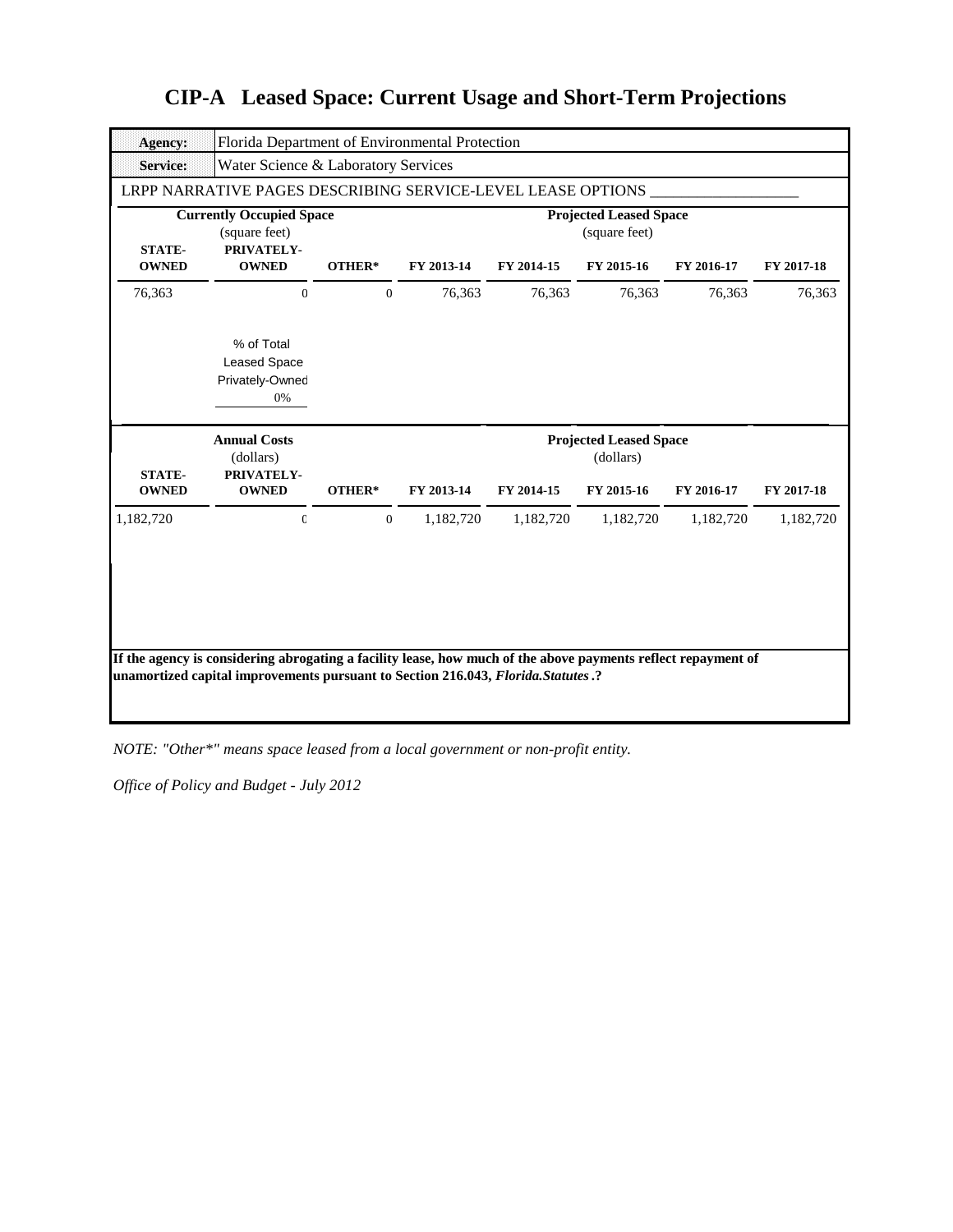| <b>Agency:</b>                | Florida Department of Environmental Protection                 |        |            |            |                                                |            |            |
|-------------------------------|----------------------------------------------------------------|--------|------------|------------|------------------------------------------------|------------|------------|
| <b>Service:</b>               | <b>Beach Management</b>                                        |        |            |            |                                                |            |            |
|                               | LRPP NARRATIVE PAGES DESCRIBING SERVICE-LEVEL LEASE OPTIONS    |        |            |            |                                                |            |            |
| <b>STATE-</b>                 | <b>Currently Occupied Space</b><br>(square feet)<br>PRIVATELY- |        |            |            | <b>Projected Leased Space</b><br>(square feet) |            |            |
| <b>OWNED</b>                  | <b>OWNED</b>                                                   | OTHER* | FY 2013-14 | FY 2014-15 | FY 2015-16                                     | FY 2016-17 | FY 2017-18 |
| 150                           | 24,236                                                         | 120    | 24,506     | 24,506     | 24,506                                         | 24,506     | 24,506     |
|                               | % of Total<br><b>Leased Space</b><br>Privately-Owned<br>99%    |        |            |            |                                                |            |            |
|                               |                                                                |        |            |            |                                                |            |            |
|                               | <b>Annual Costs</b><br>(dollars)                               |        |            |            | <b>Projected Leased Space</b><br>(dollars)     |            |            |
| <b>STATE-</b><br><b>OWNED</b> | PRIVATELY-<br><b>OWNED</b>                                     | OTHER* | FY 2013-14 | FY 2014-15 | FY 2015-16                                     | FY 2016-17 | FY 2017-18 |
| 2,577                         | 424,130                                                        | 1,860  | 428,567    | 428,567    | 428,567                                        | 420,488    | 416,449    |
|                               |                                                                |        |            |            |                                                |            |            |
|                               |                                                                |        |            |            |                                                |            |            |

*NOTE: "Other\*" means space leased from a local government or non-profit entity.*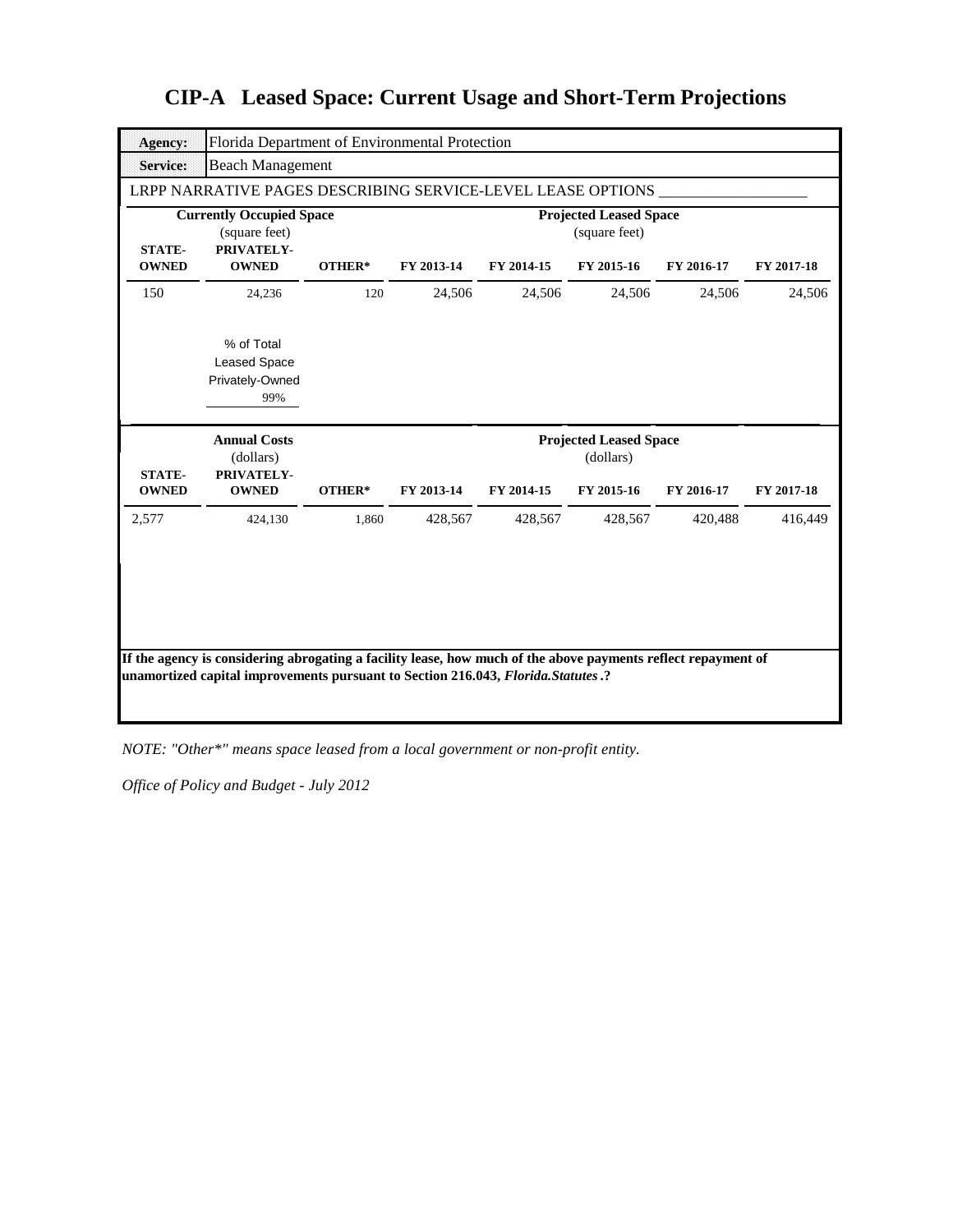| <b>Agency:</b>                | Florida Department of Environmental Protection              |         |            |            |                                                |            |            |
|-------------------------------|-------------------------------------------------------------|---------|------------|------------|------------------------------------------------|------------|------------|
| <b>Service:</b>               | Water Resource Management                                   |         |            |            |                                                |            |            |
|                               | LRPP NARRATIVE PAGES DESCRIBING SERVICE-LEVEL LEASE OPTIONS |         |            |            |                                                |            |            |
|                               | <b>Currently Occupied Space</b><br>(square feet)            |         |            |            | <b>Projected Leased Space</b><br>(square feet) |            |            |
| <b>STATE-</b><br><b>OWNED</b> | PRIVATELY-<br><b>OWNED</b>                                  | OTHER*  | FY 2013-14 | FY 2014-15 | FY 2015-16                                     | FY 2016-17 | FY 2017-18 |
| 43,103                        | 713                                                         | 18,774  | 62,590     | 62,590     | 62,590                                         | 62,590     | 62,590     |
|                               | % of Total<br><b>Leased Space</b><br>Privately-Ownec<br>2%  |         |            |            |                                                |            |            |
|                               |                                                             |         |            |            |                                                |            |            |
|                               | <b>Annual Costs</b><br>(dollars)                            |         |            |            | <b>Projected Leased Space</b><br>(dollars)     |            |            |
| <b>STATE-</b><br><b>OWNED</b> | PRIVATELY-<br><b>OWNED</b>                                  | OTHER*  | FY 2013-14 | FY 2014-15 | FY 2015-16                                     | FY 2016-17 | FY 2017-18 |
| 735,694                       | 3,301                                                       | 171,782 | 910,777    | 910,777    | 910,777                                        | 910,777    | 910,777    |

*NOTE: "Other\*" means space leased from a local government or non-profit entity.*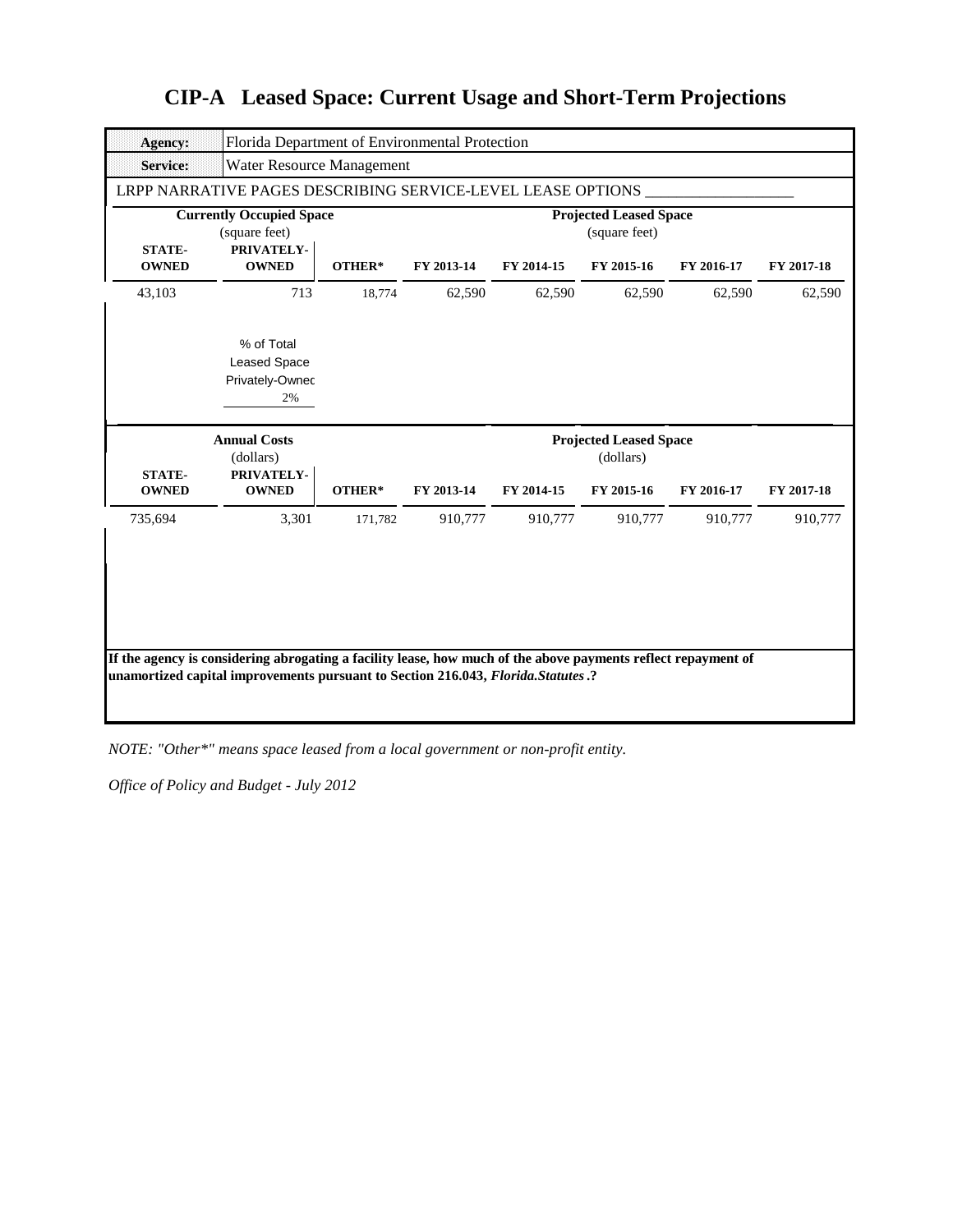| <b>Agency:</b>                | Florida Department of Environmental Protection                 |                  |            |            |                                                |            |            |
|-------------------------------|----------------------------------------------------------------|------------------|------------|------------|------------------------------------------------|------------|------------|
| <b>Service:</b>               | Waste Management                                               |                  |            |            |                                                |            |            |
|                               | LRPP NARRATIVE PAGES DESCRIBING SERVICE-LEVEL LEASE OPTIONS    |                  |            |            |                                                |            |            |
| <b>STATE-</b>                 | <b>Currently Occupied Space</b><br>(square feet)<br>PRIVATELY- |                  |            |            | <b>Projected Leased Space</b><br>(square feet) |            |            |
| <b>OWNED</b>                  | <b>OWNED</b>                                                   | OTHER*           | FY 2013-14 | FY 2014-15 | FY 2015-16                                     | FY 2016-17 | FY 2017-18 |
| 60,934                        | $\Omega$                                                       | $\overline{0}$   | 60,934     | 60,934     | 60,934                                         | 60,934     | 60,934     |
|                               | % of Total<br><b>Leased Space</b><br>Privately-Owned<br>0%     |                  |            |            |                                                |            |            |
|                               |                                                                |                  |            |            |                                                |            |            |
|                               | <b>Annual Costs</b><br>(dollars)                               |                  |            |            | <b>Projected Leased Space</b><br>(dollars)     |            |            |
| <b>STATE-</b><br><b>OWNED</b> | PRIVATELY-<br><b>OWNED</b>                                     | OTHER*           | FY 2013-14 | FY 2014-15 | FY 2015-16                                     | FY 2016-17 | FY 2017-18 |
| 1,040,785                     | $\mathbf{C}$                                                   | $\boldsymbol{0}$ | 1,040,785  | 1,040,785  | 1,040,785                                      | 1,040,785  | 1,040,785  |

*NOTE: "Other\*" means space leased from a local government or non-profit entity.*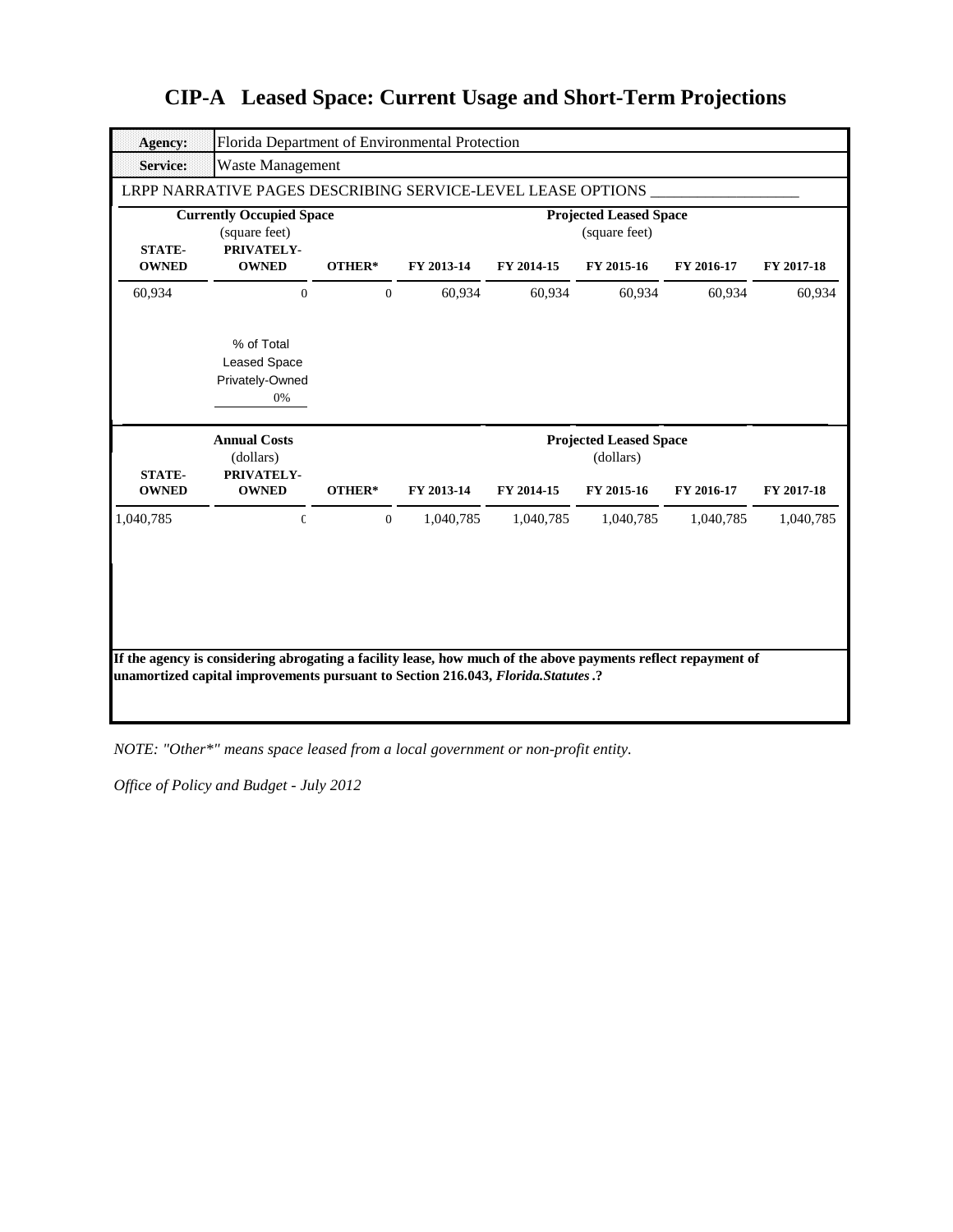| <b>Agency:</b>                | Florida Department of Environmental Protection                 |              |            |            |                                                |            |            |
|-------------------------------|----------------------------------------------------------------|--------------|------------|------------|------------------------------------------------|------------|------------|
| <b>Service:</b>               | <b>State Park Operations</b>                                   |              |            |            |                                                |            |            |
|                               | LRPP NARRATIVE PAGES DESCRIBING SERVICE-LEVEL LEASE OPTIONS    |              |            |            |                                                |            |            |
| <b>STATE-</b>                 | <b>Currently Occupied Space</b><br>(square feet)<br>PRIVATELY- |              |            |            | <b>Projected Leased Space</b><br>(square feet) |            |            |
| <b>OWNED</b>                  | <b>OWNED</b>                                                   | OTHER*       | FY 2013-14 | FY 2014-15 | FY 2015-16                                     | FY 2016-17 | FY 2017-18 |
| 20,146                        | $\Omega$                                                       | $\mathbf{0}$ | 20,146     | 20,146     | 20,146                                         | 20,146     | 20,146     |
|                               | % of Total<br><b>Leased Space</b><br>Privately-Owned<br>0%     |              |            |            |                                                |            |            |
|                               |                                                                |              |            |            |                                                |            |            |
|                               | <b>Annual Costs</b>                                            |              |            |            | <b>Projected Leased Space</b>                  |            |            |
| <b>STATE-</b><br><b>OWNED</b> | (dollars)<br>PRIVATELY-<br><b>OWNED</b>                        | OTHER*       | FY 2013-14 | FY 2014-15 | (dollars)<br>FY 2015-16                        | FY 2016-17 | FY 2017-18 |
| 346,108                       | $\mathcal{C}$                                                  | $\mathbf{0}$ | 346,108    | 346,108    | 346,108                                        | 346,108    | 346,108    |

*NOTE: "Other\*" means space leased from a local government or non-profit entity.*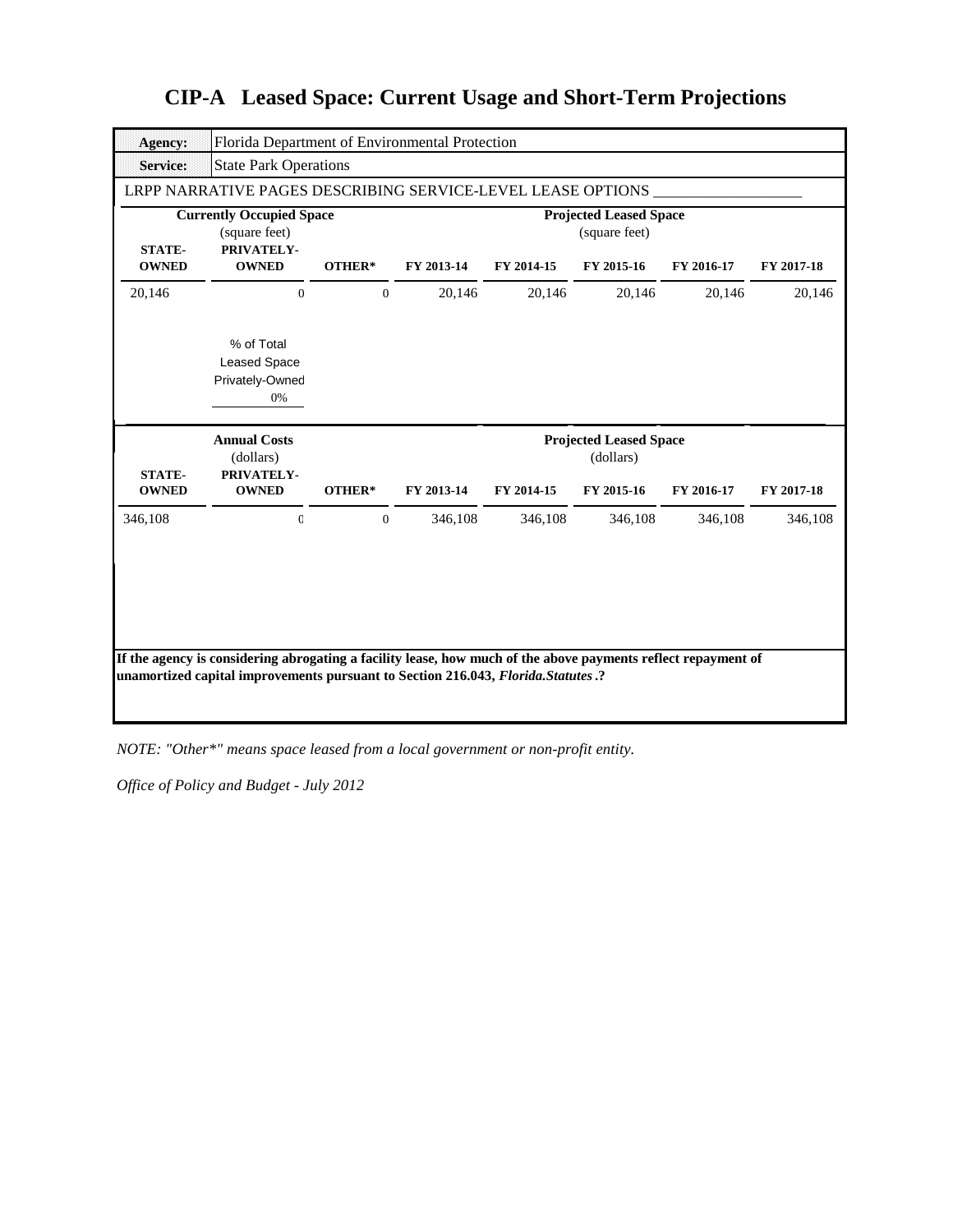| <b>Agency:</b>                |                                                                |                  | Florida Department of Environmental Protection |            |                                                |            |            |
|-------------------------------|----------------------------------------------------------------|------------------|------------------------------------------------|------------|------------------------------------------------|------------|------------|
| <b>Service:</b>               | <b>Coastal and Aquatic Managed Areas</b>                       |                  |                                                |            |                                                |            |            |
|                               | LRPP NARRATIVE PAGES DESCRIBING SERVICE-LEVEL LEASE OPTIONS    |                  |                                                |            |                                                |            |            |
| <b>STATE-</b>                 | <b>Currently Occupied Space</b><br>(square feet)<br>PRIVATELY- |                  |                                                |            | <b>Projected Leased Space</b><br>(square feet) |            |            |
| <b>OWNED</b>                  | <b>OWNED</b>                                                   | OTHER*           | FY 2013-14                                     | FY 2014-15 | FY 2015-16                                     | FY 2016-17 | FY 2017-18 |
| 3,678                         | 1,749                                                          | $\mathbf{0}$     | 5,427                                          | 5,427      | 5,427                                          | 5,427      | 5,427      |
|                               | % of Total<br><b>Leased Space</b><br>Privately-Owned<br>32%    |                  |                                                |            |                                                |            |            |
|                               |                                                                |                  |                                                |            |                                                |            |            |
|                               | <b>Annual Costs</b><br>(dollars)                               |                  |                                                |            | <b>Projected Leased Space</b><br>(dollars)     |            |            |
| <b>STATE-</b><br><b>OWNED</b> | PRIVATELY-<br><b>OWNED</b>                                     | OTHER*           | FY 2013-14                                     | FY 2014-15 | FY 2015-16                                     | FY 2016-17 | FY 2017-18 |
| 63,188                        | 14,867                                                         | $\boldsymbol{0}$ | 78,055                                         | 78,055     | 78,055                                         | 78,055     | 78,055     |

*NOTE: "Other\*" means space leased from a local government or non-profit entity.*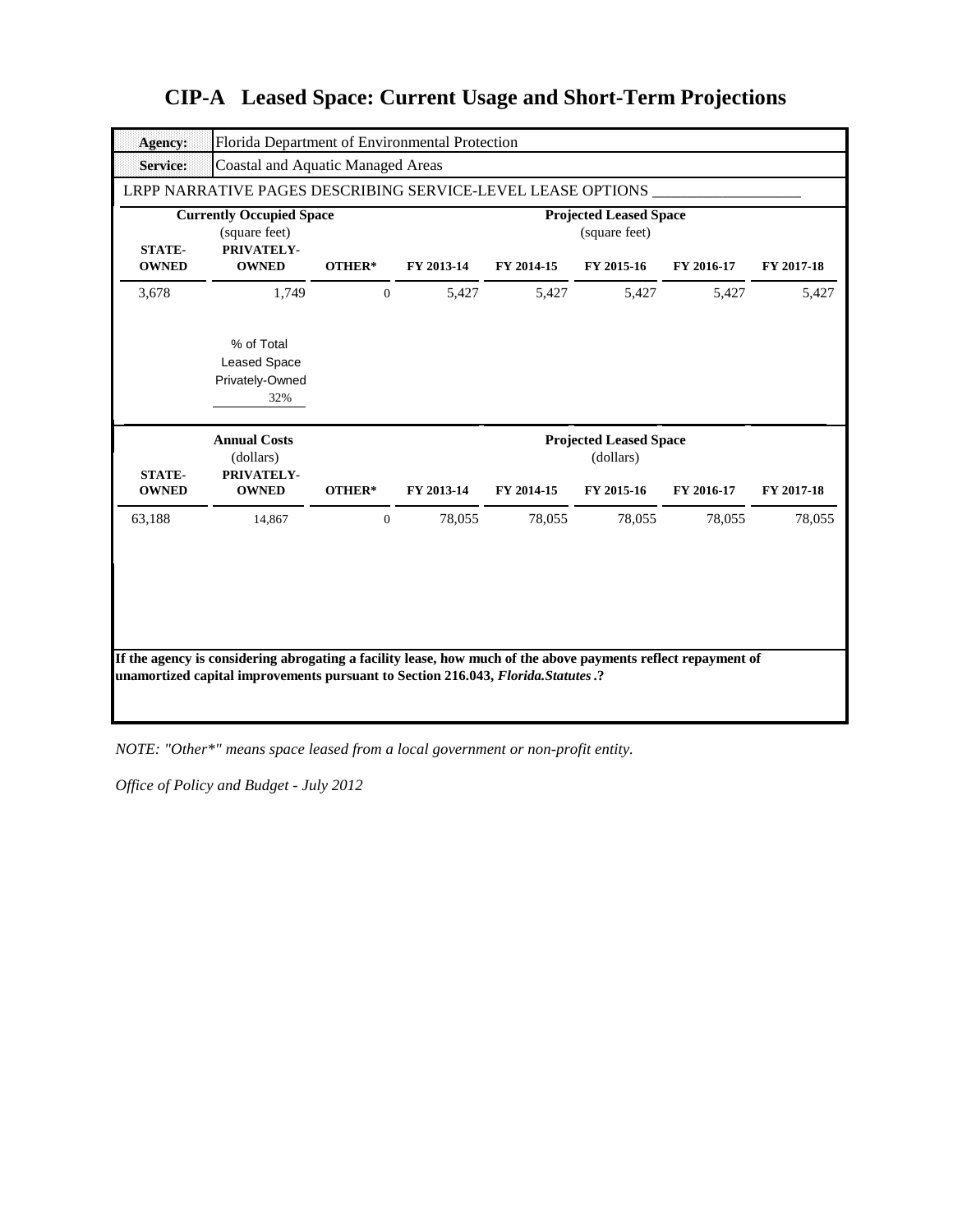| Agency:                       | Florida Department of Environmental Protection                 |                |            |            |                                                |            |            |
|-------------------------------|----------------------------------------------------------------|----------------|------------|------------|------------------------------------------------|------------|------------|
| <b>Service:</b>               | Utilities, Siting and Coordination                             |                |            |            |                                                |            |            |
|                               | LRPP NARRATIVE PAGES DESCRIBING SERVICE-LEVEL LEASE OPTIONS    |                |            |            |                                                |            |            |
| <b>STATE-</b>                 | <b>Currently Occupied Space</b><br>(square feet)<br>PRIVATELY- |                |            |            | <b>Projected Leased Space</b><br>(square feet) |            |            |
| <b>OWNED</b>                  | <b>OWNED</b>                                                   | OTHER*         | FY 2013-14 | FY 2014-15 | FY 2015-16                                     | FY 2016-17 | FY 2017-18 |
| 1,542                         | $\mathbf{0}$                                                   | $\mathbf{0}$   | 1,542      | 1,542      | 1,542                                          | 1,542      | 1,542      |
|                               | % of Total<br><b>Leased Space</b><br>Privately-Owned<br>0%     |                |            |            |                                                |            |            |
|                               |                                                                |                |            |            |                                                |            |            |
|                               | <b>Annual Costs</b><br>(dollars)                               |                |            |            | <b>Projected Leased Space</b><br>(dollars)     |            |            |
| <b>STATE-</b><br><b>OWNED</b> | PRIVATELY-<br><b>OWNED</b>                                     | OTHER*         | FY 2013-14 | FY 2014-15 | FY 2015-16                                     | FY 2016-17 | FY 2017-18 |
| 26,492                        | $\mathbbm{C}$                                                  | $\overline{0}$ | 26,492     | 26,492     | 26,492                                         | 26,492     | 26,492     |

*NOTE: "Other\*" means space leased from a local government or non-profit entity.*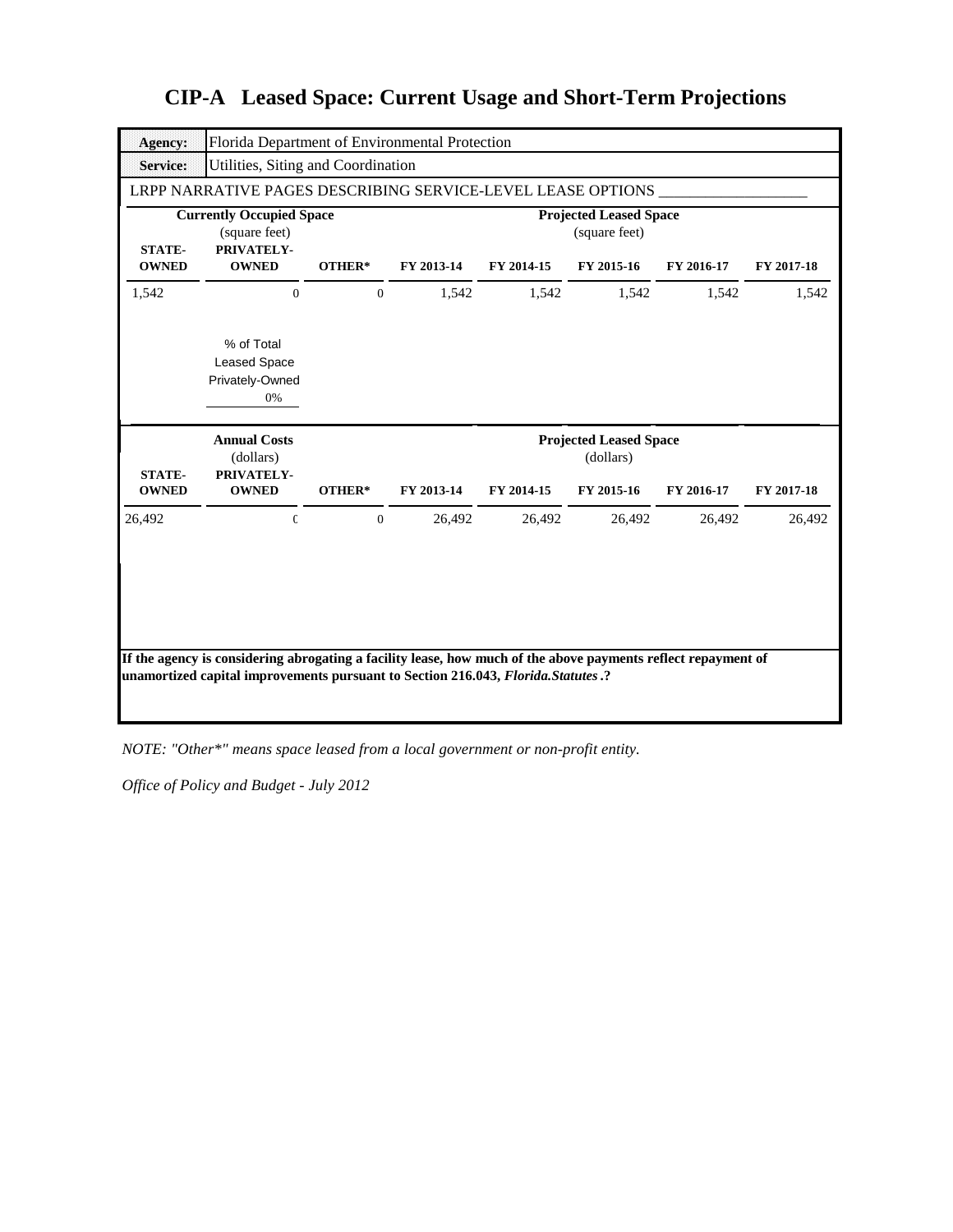| <b>Agency:</b>                | Florida Department of Environmental Protection                 |                  |            |            |                                                |            |            |
|-------------------------------|----------------------------------------------------------------|------------------|------------|------------|------------------------------------------------|------------|------------|
| <b>Service:</b>               | Air Resource Management                                        |                  |            |            |                                                |            |            |
|                               | LRPP NARRATIVE PAGES DESCRIBING SERVICE-LEVEL LEASE OPTIONS    |                  |            |            |                                                |            |            |
| <b>STATE-</b>                 | <b>Currently Occupied Space</b><br>(square feet)<br>PRIVATELY- |                  |            |            | <b>Projected Leased Space</b><br>(square feet) |            |            |
| <b>OWNED</b>                  | <b>OWNED</b>                                                   | OTHER*           | FY 2013-14 | FY 2014-15 | FY 2015-16                                     | FY 2016-17 | FY 2017-18 |
| 17,736                        | 21,760                                                         | $\boldsymbol{0}$ | 17,736     | 17,736     | 17,736                                         | 17,736     | 17,736     |
|                               | % of Total<br><b>Leased Space</b><br>Privately-Owned<br>55%    |                  |            |            |                                                |            |            |
|                               |                                                                |                  |            |            |                                                |            |            |
|                               | <b>Annual Costs</b><br>(dollars)                               |                  |            |            | <b>Projected Leased Space</b><br>(dollars)     |            |            |
| <b>STATE-</b><br><b>OWNED</b> | PRIVATELY-<br><b>OWNED</b>                                     | OTHER*           | FY 2013-14 | FY 2014-15 | FY 2015-16                                     | FY 2016-17 | FY 2017-18 |
| 228,528                       | 94,780                                                         | $\overline{0}$   | 297,206    | 297,206    | 297,206                                        | 297,206    | 297,206    |

*NOTE: "Other\*" means space leased from a local government or non-profit entity.*